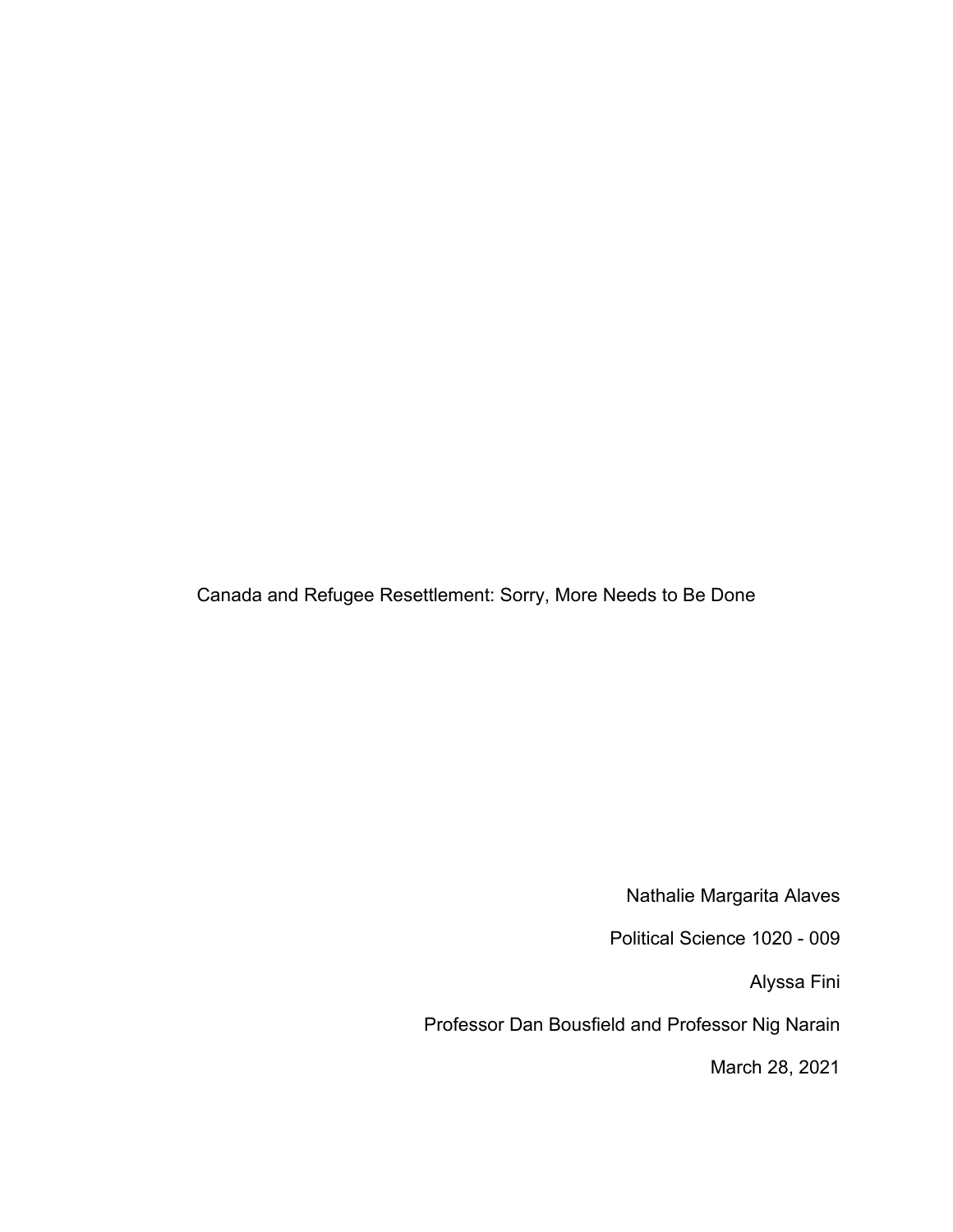Alaves 1

Should Canada be accepting more refugees? This essay argues that Canada must increase its quota for settling refugees within its borders. Canada should accept more refugees because people's human rights, as outlined in the Universal Declaration of Human Rights (UDHR), are at stake. Since the UDHR has been ratified, in whole or in part, by most states, it carries the weight of "customary international law," by entities such as the European Union.<sup>[1](#page-1-0)</sup> Furthermore, Canadians, like Prime Minister Justin Trudeau, have espoused the idea of "cosmopolitanism," so refugee host countries expect Canada to follow through with meaningful actions.<sup>[2](#page-1-1)</sup> The challenge of resettling refugees is illustrated by the statistics gathered by the United Nations High Commission for Refugees (UNHCR): from 2010 to 2019, 3.9 million registered refugees returned to their country of origin, 322,400 were naturalized in the asylum country and 1.1 million refugees were resettled to a safer country. $^3\,$  $^3\,$  $^3\,$  However, as of 2019, there are 26 million refugees under UNHCR's mandate and 2.6 million of them live at refugee camps. [4](#page-1-3) Since there is a pressing need for long-term solutions, Canada should accept more refugees. [5](#page-1-4)

<span id="page-1-0"></span> $1$  lonel Zamfir, "The Universal Declaration of Human Rights and its relevance for the European Union," *European Parliamentary Research Service* (2018): 1, https://www.europarl.europa.eu/RegData/etudes/ATAG/2018/628295/EPRS\_ATA(2018)628295\_ EN.pdf.

<span id="page-1-1"></span><sup>2</sup> Audrey Macklin et al. "A Preliminary Investigation into Private Refugee Sponsors," *Canadian Ethnic Studies 50*, no. 2 (2018): 40, doi:10.1353/ces.2018.0014.

<span id="page-1-2"></span><sup>3</sup> "Global Trends: Forced Displacement in 2019," *United Nations High Commissioner for Refugees*, June 18, 2020, https://www.unhcr.org/5ee200e37.pdf, 4.

<span id="page-1-3"></span><sup>&</sup>lt;sup>4</sup> Figures at a Glance: 79.5 Million forcibly displaced people worldwide at the end of 2019, June 18, 2020. https://www.unhcr.org/figures-at-a-glance.html.

and *Refugee Camps,* 2021. https://www.unrefugees.org/refugee-facts/camps/.

<span id="page-1-4"></span><sup>5</sup> Megan Bradley and Cate Duin. "A Port in the Storm: Resettlement and Private Sponsorship in the Broader Context of the Refugee Regime," in *Strangers to Neighbours: Refugee Sponsorship in Context*, ed. Dr. Shauna Labman and Geoffrey Cameron (Montréal, Québec: McGill-Queen's University Press, 2020), 76.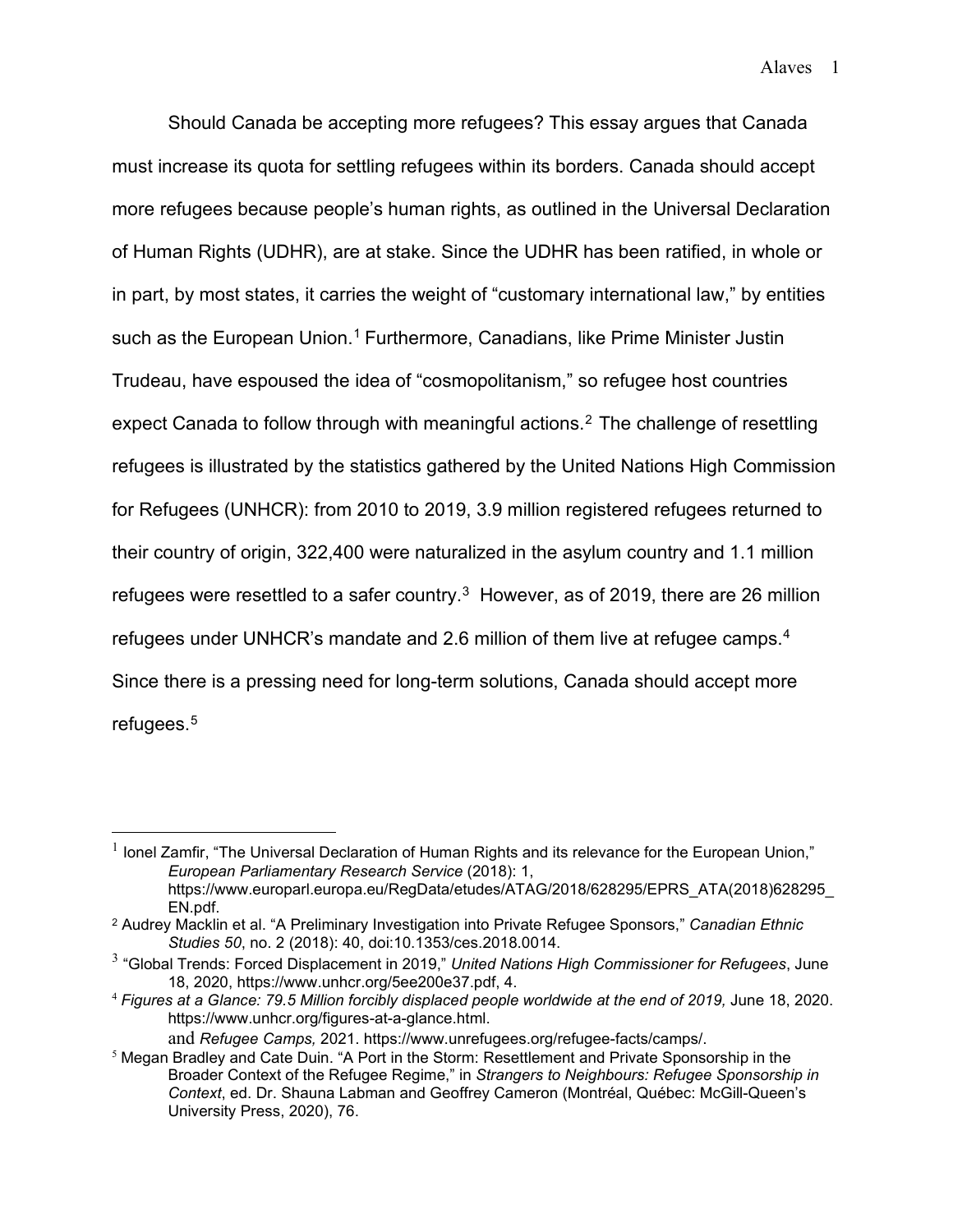Alaves 2

Before presenting the arguments in favour of Canada accepting more refugees, the evolving definition of "refugee" is examined. The official criteria for being labelled a refugee began with the 1951 Refugee Convention and its 1967 Protocol: a refugee is someone who flees their country because they are in legitimate danger due to their political opinion, race, religion, nationality, or membership of a social group.<sup>[6](#page-2-0)</sup> Since then, the criteria for being designated a "refugee" have been expanding. For example, in 1969, the Organization of African Unity Refugee Convention added the idea that refugees include those who are forced to leave their country due to any serious "aggression" or disturbance that is not part of a declared war. $7$  Later, the UN added an extra category of refugees: people who suffer "severe socio-economic" deprivation, such as the millions of Venezuelans who have been leaving their country since 2016. $^8$  $^8$ Even if inept leaders were replaced and war-torn countries were rebuilt, there would still be a need to redistribute displaced people. For instance, people are "climate refugees" when it becomes impossible for them remain in their homeland due to extreme environmental threats. [9](#page-2-3) Presently, there are not many climate refugees, but "there is a need and a desire…to open up a legal framework to allow them to move elsewhere,

<span id="page-2-0"></span><sup>6</sup> "Convention relating to the Status of Refugees," in *United Nations Human Rights Office of the High Commissioner*, July 28, 1951,

https://www.ohchr.org/en/professionalinterest/pages/statusofrefugees.aspx.

<span id="page-2-1"></span><sup>7</sup> Rebecca Hamlin, *Let Me Be a Refugee: Administrative Justice and the Politics of Asylum in the United State, Canada, and Australia* (New York, NY: Oxford University Press, 2014), 162.

<span id="page-2-2"></span><sup>8</sup> "Venezuelan Migration: the 4,500-Kilometer Gap Between Desperation and Opportunity," in *The World Bank*, November 26, 2019, https://www.worldbank.org/en/news/feature/2019/11/26/migracionvenezolana-4500-kilometros-entre-el-abandono-y-la-oportunidad.

<span id="page-2-3"></span><sup>9</sup> Catherine Baillie Abibi and Shiva Nourpanah, *Refugees and Forced Migration: A Canadian Perspective An A-Z Guide* (Halifax, NS: Nimbus Publishing, 2019), 47.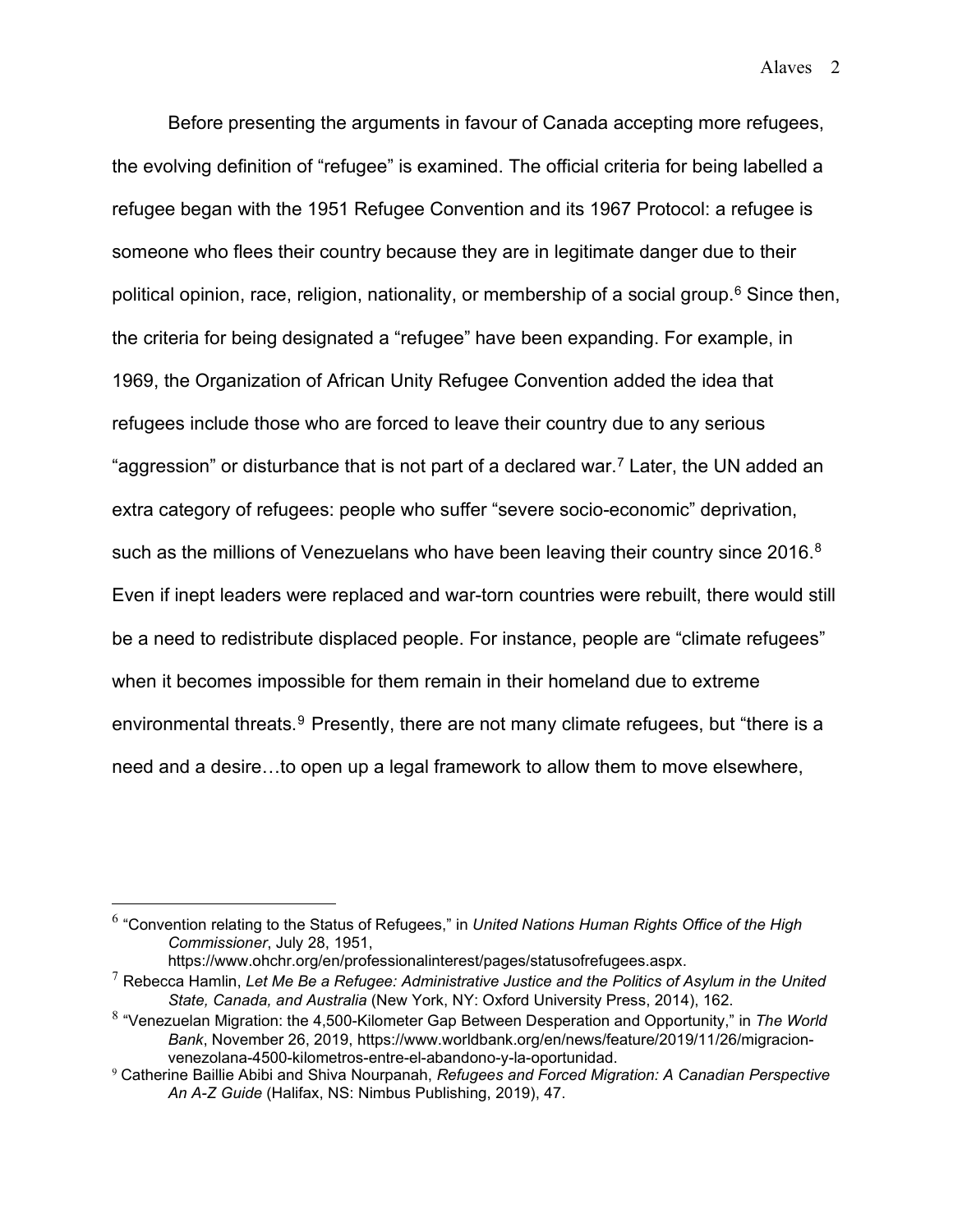when the time comes".<sup>[10](#page-3-0)</sup> No matter how states define "refugee," forced migration is a pressing issue which Canada, and the world, must address in a concerted manner.

This essay explores two main arguments supporting the stance that Canada should accept more refugees. The first argument relates to "responsibility sharing" which, according to the 2018 Global Compact of Refugees, entails "…a demonstration of solidarity, allowing States to help share each other's burdens and reduce the impact of large refugee situations on host countries".[11](#page-3-1) The second argument highlights the strong social infrastructure that Canada has in place to handle controlled influxes of refugees. After both arguments are presented, a valid objection to each of the arguments is provided which is followed by a substantiated reply. The concluding paragraph summarizes the arguments, objections, and rebuttals of this essay.

In terms of the refugee crisis, Canada's commitment to responsibility-sharing pales in comparison to the assistance provided by the refugee camps, especially those located in the Global South. The main role of refugee camps is to provide a *temporary* safe haven for refugees until they are able to return to their home country or until they are offered a pathway for resettlement. [12](#page-3-2) However, some camps, like the Dadaab Refugee Complex in Kenya, have served as a "home base" for thousands of refugees for *decades*. [13](#page-3-3) Refugees who have lived in camps for more than five years are referred to as Protracted Refugee Situations (PRS), so they need additional services that

<span id="page-3-0"></span><sup>10</sup> Avidan Kent and Simon Behrman, *Facilitating the Resettlement and Rights of Climate Refugees: An Argument for Developing Existing Principles and Practices* (Abingdon, Oxon: Routledge, 2018), 5.

<span id="page-3-1"></span><sup>11</sup> "Global Compact on Refugees," In *The United* Nations, 2018, https://www.unhcr.org/5c658aed4.pdf, 36.

<span id="page-3-2"></span><sup>12</sup> *Refugee Camps,* 2021. https://www.unrefugees.org/refugee-facts/camps/.

<span id="page-3-3"></span><sup>13</sup> "Dadaab Refugee Complex," in *United Nations High Commissioner for Refugees*: *Kenya*, 2020, https://www.unhcr.org/ke/dadaab-refugee-complex.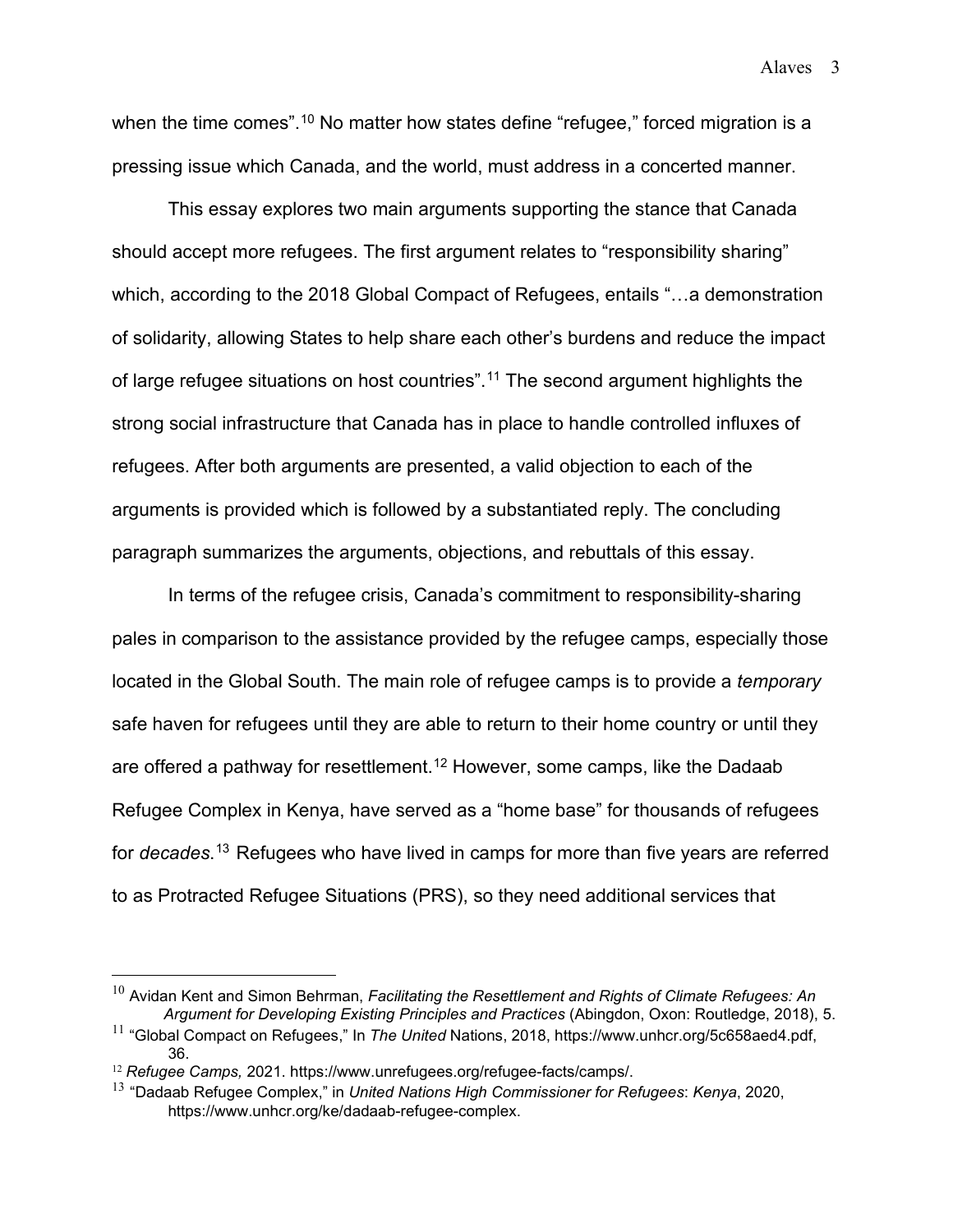provide them with the means to become self-reliant, regardless of where they end up living as citizens.[14](#page-4-0) Thus, camps take on enough responsibility for the care of refugees.

Along with the camps, some countries, mainly in the Global South, are doing more than their fair share to shelter refugees. For example, Uganda, Sudan, Bangladesh, and Ethiopia combined host approximately four million refugees, (and those who resemble refugees).<sup>[15](#page-4-1)</sup> The considerable effort made by the Global South is summarized by Ibrahim Awad and Usha Natarajan, "Countries of the Global South host 84 percent of the world's refugees….the least developed states or (LDCs) host 28 percent of all refugees...".[16](#page-4-2) Regarding this imbalance of responsibility-sharing, some academics, like Serena Parekh, suggest that "…[it] ensure[s] that refugees are contained in countries largely in the global South…".[17](#page-4-3) The suggestion that many developed countries are discouraging refugees from leaving the Global South is sobering. Although Canada plans to accept about 173,000 refugees between 2021 and 2023, this intake number would represent only 0.45 per cent of Canada's population  $(38.1 \text{ million})$ .<sup>[18](#page-4-4)</sup> In sum, both the humanitarian relief organizations and the countries

<span id="page-4-0"></span> $14$  James Milner, and Gil Loescher, "Forced Migration Policy Briefing 6: Responding to protracted refugee situations – Lessons from a decade of discussion," *Refugee Studies Centre* (January 2011): 3, https://www.refworld.org/pdfid/4da83a682.pdf.

<span id="page-4-1"></span><sup>15</sup> Andrea Burgess, et al., *Pocket World in Figures: 2021 Edition* (London, England: Profile Books Ltd., 2020), 23.

<span id="page-4-2"></span><sup>16</sup> Ibrahim Awad and Usha Natarajan, "Migration Myths and the Global South," In *The Cairo Review of Global Affairs*, 2018, https://www.thecairoreview.com/essays/migration-myths-and-the-globalsouth/.

<span id="page-4-3"></span><sup>17</sup> Serena Parekh, "Reframing the Refugee Crisis: From Rescue to Interconnection," *Ethics & Global Politics: The Ethics of Refugee Prioritization: Reframing the Debate, vol. 13,* no. 1 (2020): 29, doi:10.1080/16544951.2020.1735013.

<span id="page-4-4"></span><sup>18</sup> Immigration, Refugees and Citizenship of Canada, *2020 Annual Report to Parliament on Immigration*, by Marco E.L. Mendicino (Her Majesty the Queen in Right of Canada, represented by the Minister of Immigration, Refugees and Citizenship, 2020), https://www.canada.ca/content/dam/ircc/migration/ircc/english/pdf/pub/annual-report-2020-en.pdf, 24.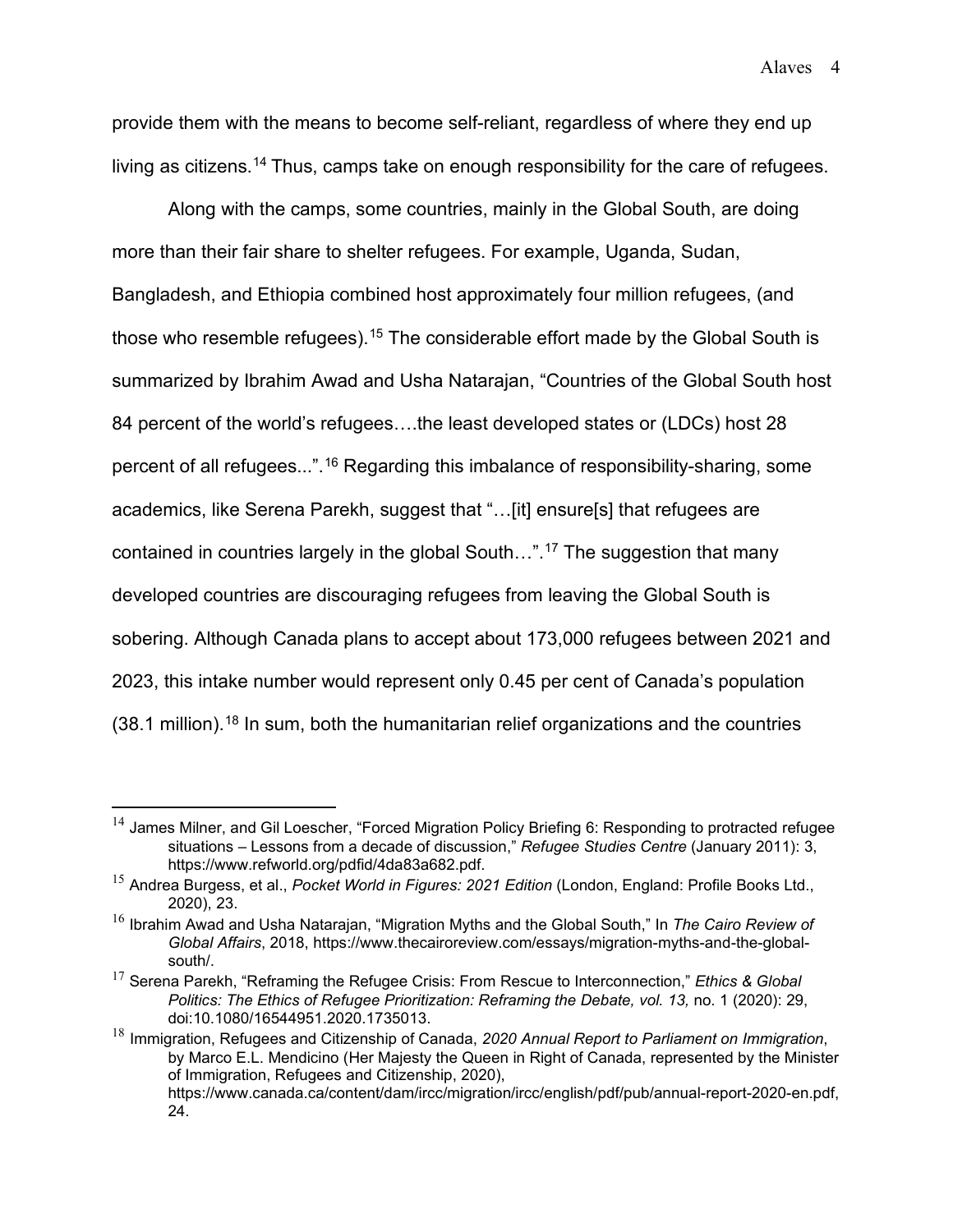hosting large refugee settlements in the Global South need Canada to find more pathways for refugee resettlement.

Canada should not accept more refugees until the states that have resettled far less displaced people improve their record of responsibility-sharing. In the Global Compact on Refugees, the UN expresses its concern for the lack of countries offering resettlement opportunities and points out that the need for more responsibility-sharing "cannot be overstated".[19](#page-5-0) Japan, for example, accepted a total of 3,356 refugees in [20](#page-5-1)18 and 2019, whereas Canada resettled 58,163.<sup>20</sup> Other developed countries, such as Portugal, South Korea and Saudi Arabia, also have comparatively low refugee intake numbers, although they are signatories to both the 1951 UN Refugee Convention and the 2018 UN Refugee Compact.<sup>[21](#page-5-2)</sup> These countries, as well as several others, are not doing their fair share of accepting refugees, so Canada should wait until more countries catch up with their responsibilities.

Apart from the principle of the matter, the failure of some states to share the responsibility of accepting refugees can have a negative impact on the countries that have been doing their part. Andy Lamey, author of *Frontier Justice: The Global Refugee Crisis and What to Do About It,* explains how it is problematic when certain states close their borders to refugees. He uses Germany's experience after Chancellor Angela Merkel welcomed refugees in 2015:

Part of Germany's problem was that none of its neighbours had equally strong asylum clauses….This arrangement punished Germany's commitment to asylum

Alaves 5

<span id="page-5-0"></span><sup>19</sup> "Global Compact on Refugees," In *The United* Nations, 2018, https://www.unhcr.org/5c658aed4.pdf, 36.

<span id="page-5-1"></span><sup>20</sup> *Refugee Data Finder*. 2020. https://www.unhcr.org/refugee-statistics/download/?url=q5cpnW.

<span id="page-5-2"></span> $21$  Christophersen, Eirik, "A few countries take responsibility for most of the world's refugees," In *Norwegian Refugee Council: Global Figures,* 2020, https://www.nrc.no/shorthand/fr/a-fewcountries-take-responsibility-for-most-of-the-worlds-refugees/index.html.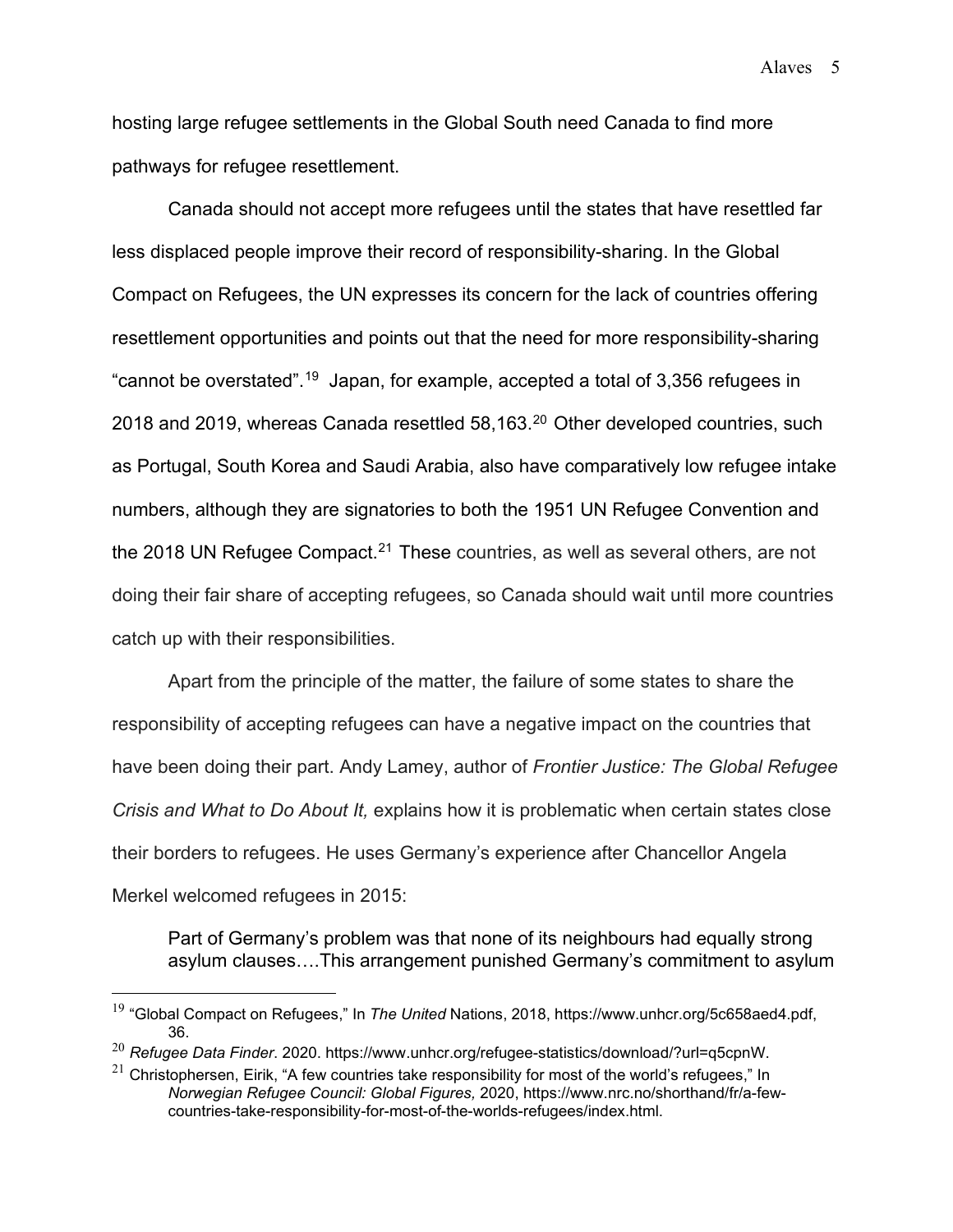and rewarded nearby states with more punitive systems by seeing Germany's inflow of claims dramatically increase as those of its neighbours held steady. This was one of the factors that made the constitutional amendment possible, in that there emerged a widespread view among Germans that it was unfair to have to process so many more claims that other EU states.<sup>[22](#page-6-0)</sup>

After Merkel invited an influx of refugees to the country, German citizens started wondering why the leaders of neighbouring countries were not equally as welcoming. Then, the situation escalated and ended with the government bowing to the public pressure to amend their constitution. The lesson for Canada from this experience is that more countries should be pressured to participate in responsibility-sharing, otherwise more problems may arise than anticipated.

Instead of waiting for reluctant countries to accept more refugees, Canada should steadily increase its refugee numbers while actively encourage other states to do their share. Lamey argues that the chances of resettling more refugees increases when states discuss with each other possible solutions to a crisis. Lamey interviews Harold Koh, an American lawyer involved in the Haitian refugee crisis, to get his opinion about how the Bush and Clinton administrations failed to help the refugees. Koh tells Lamey, "With enough jawboning, the United States could have persuaded other nations in the region –such as Canada, Venezuela, and Mexico –to take their share of refugees while the political crisis in Haiti was being negotiated". [23](#page-6-1) Lamey supports Koh's assertion by providing other examples of when cooperation between states had been successful: in the 1950s, 180,000 Hungarians were resettled and in the 1960s to the 1970s,

<span id="page-6-0"></span><sup>22</sup> Andy Lamey, *Frontier Justice: The Global Refugee Crisis and What to Do About it* (Toronto, ON: Doubleday Canada, 2011), 174.

<span id="page-6-1"></span><sup>23</sup> Lamey, *Frontier Justice,* 98.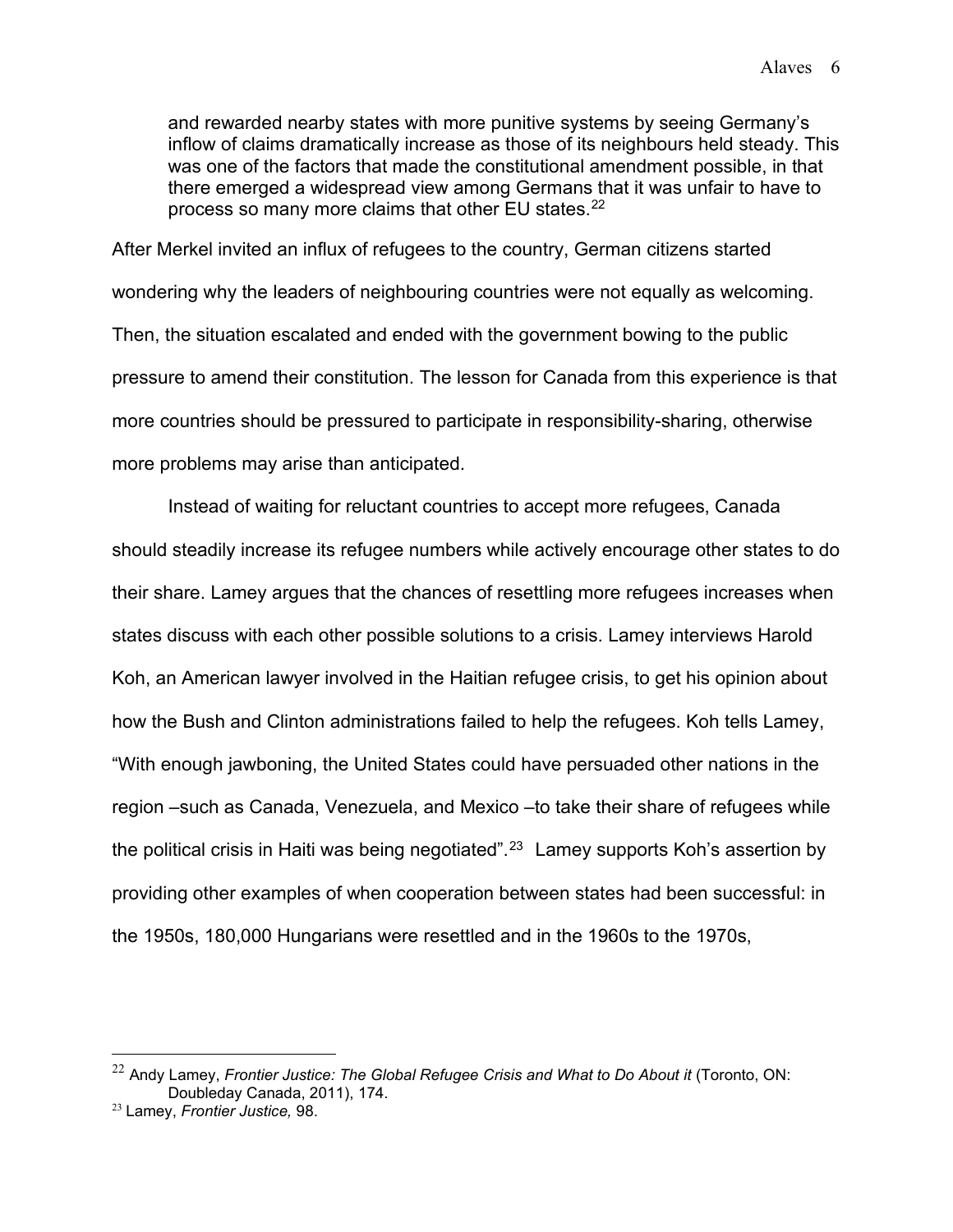thousands of Cubans were resettled. [24](#page-7-0) Therefore, states can choose to act as advocates for refugees through negotiations.

Besides directly negotiating with reluctant states to accept more refugees, Canada should prove to others how settlement programs can be successful through its experiences. One way that Canada is currently leading by example is through its Private Sponsorship of Refugees (PSR) program. The PSR program started in the late 1970s to supplement the government-funded refugee programs.<sup>[25](#page-7-1)</sup> In their article, "A Port in the Storm: Resettlement and Private Sponsorship in the Broader Context of the Refugee Regime," Megan Bradley and Cate Duin outline the impact the PSR program has had over the past forty years:

…one of the most significant contributions PSR…may be in fostering more supportive sentiments toward refugees among the citizenries of states in the global North, incalculating the idea that assisting refugees is part of the national character, and positioning governments to take stronger leadership roles in the refugee regime – an all too pressing challenge given… the rise of ever-fiercer anti-refugee sentiment across much of the global North.<sup>[26](#page-7-2)</sup>

Bradley and Duin point to the impact of the PSR program: the commitment shown by proactive Canadians for resettling refugees has had a positive influence on people's attitudes toward refugees. On an international stage, therefore, Canada can confidently prove that helping refugees can become "part of the national character," which can

counterbalance the "closed-door" policies of some Global North states. To summarize,

<span id="page-7-0"></span><sup>24</sup> Lamey, *Frontier Justice,* 98.

<span id="page-7-1"></span> $25$  Shauna Labman and Geoffrey, Cameron, "Introduction: Private Refugee Sponsorship: An Evolving Framework for Refugee Resettlement" in *Strangers to Neighbours: Refugee Sponsorship in Context*, ed. Dr. Shauna Labman and Geoffrey Cameron (Montréal, Québec: McGill-Queen's University Press, 2020), 4.

<span id="page-7-2"></span><sup>26</sup> Bradley, "A Port in the Storm," 87.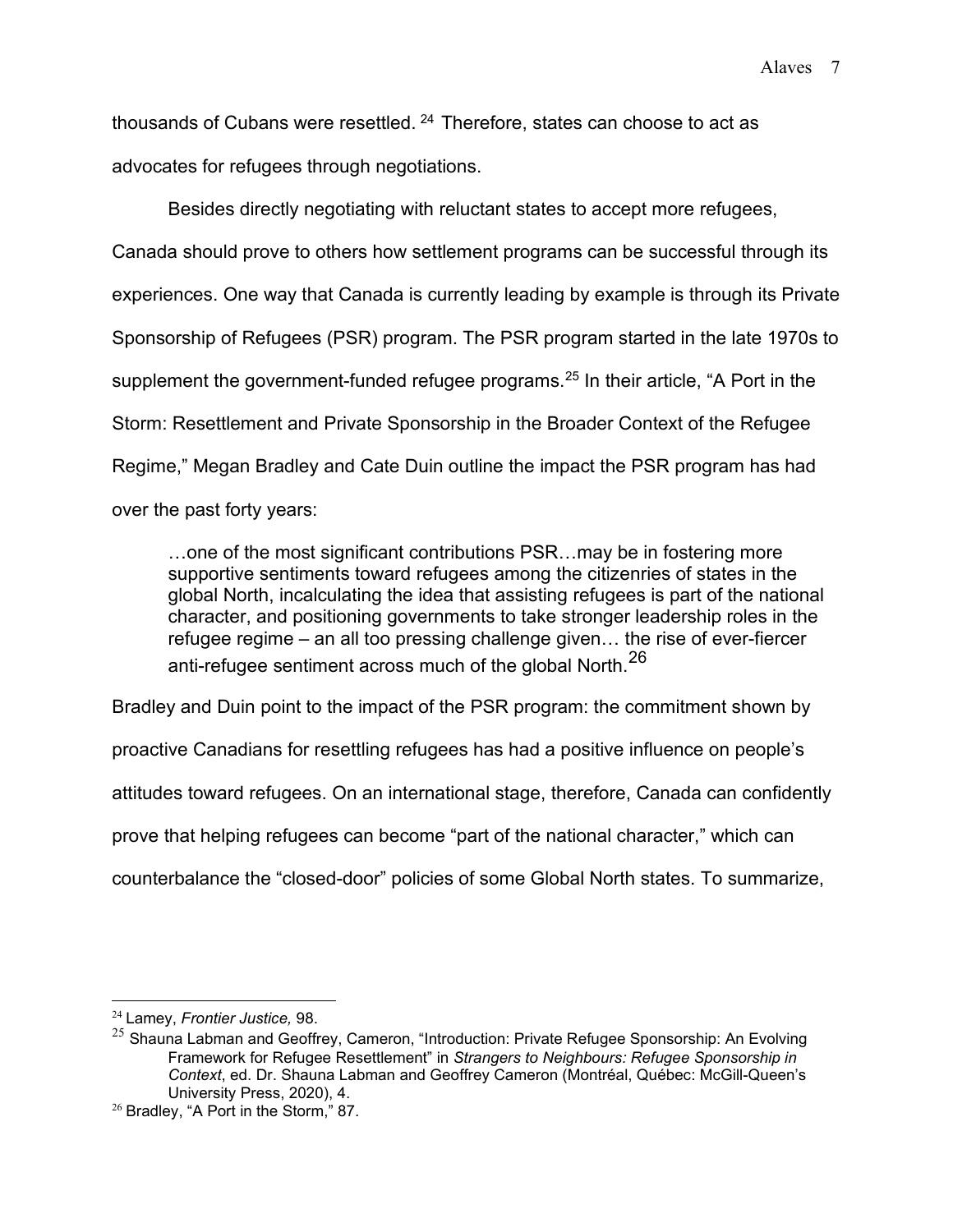Alaves 8

since refugees deserve a relatively stable life, Canada should accept more refugees while actively pushing other states to follow suit.

Apart from the argument that Canada should welcome more refugees as a way of improving its record of responsibility-sharing, another argument is that it has strong "frontline" support from private sponsors and other volunteers. Private sponsors in Canada have been instrumental in facilitating the resettlement of approximately 327,000 refugees since 1979.<sup>[27](#page-8-0)</sup> The most recent influx of refugees was between 2015 and 2016 when 39,636 Syrians came to Canada, 35 per cent of whom were a part of the PSR program. [28](#page-8-1) The article "A Preliminary Investigation into Private Refugee Sponsors" presents the results of a survey that 530 Syrian refugee sponsors filled out at the end of their one-year commitment. The research revealed that most sponsors were born in Canada and that although eighty per cent of the sponsors were "first-timers," half of them indicated that they would be willing to be a sponsor again. [29](#page-8-2) Therefore, Canada can build on these positive results when planning for increased numbers of refugees.

Even if not all Canadians are willing or able to be refugee sponsors, enough residents provide support for refugee resettlement by volunteering in other ways. For example, the role of volunteers in refugee resettlement is noted by Aasa Marshall and

<span id="page-8-0"></span><sup>27</sup> Immigration, Refugees and Citizenship of Canada, *By the numbers – 40 years of Canada's Private Sponsorship of Refugees Program* (Government of Canada, July 21, 2020) https://www.canada.ca/en/immigration-refugees-citizenship/news/2019/04/by-the-numbers--40 years-of-canadas-private-sponsorship-of-refugees-program.html.

<span id="page-8-1"></span><sup>28</sup> Immigration, Refugees and Citizenship of Canada, *Syrian Outcomes Report* (Her Majesty the Queen in Right of Canada, represented by the Minister of Immigration, Refugees and Citizenship, June 2019) https://www.canada.ca/en/immigration-refugees-citizenship/corporate/reportsstatistics/evaluations/syrian-outcomes-report-2019.html#s3.

<span id="page-8-2"></span><sup>&</sup>lt;sup>29</sup> Audrey Macklin et al. "A Preliminary," 47.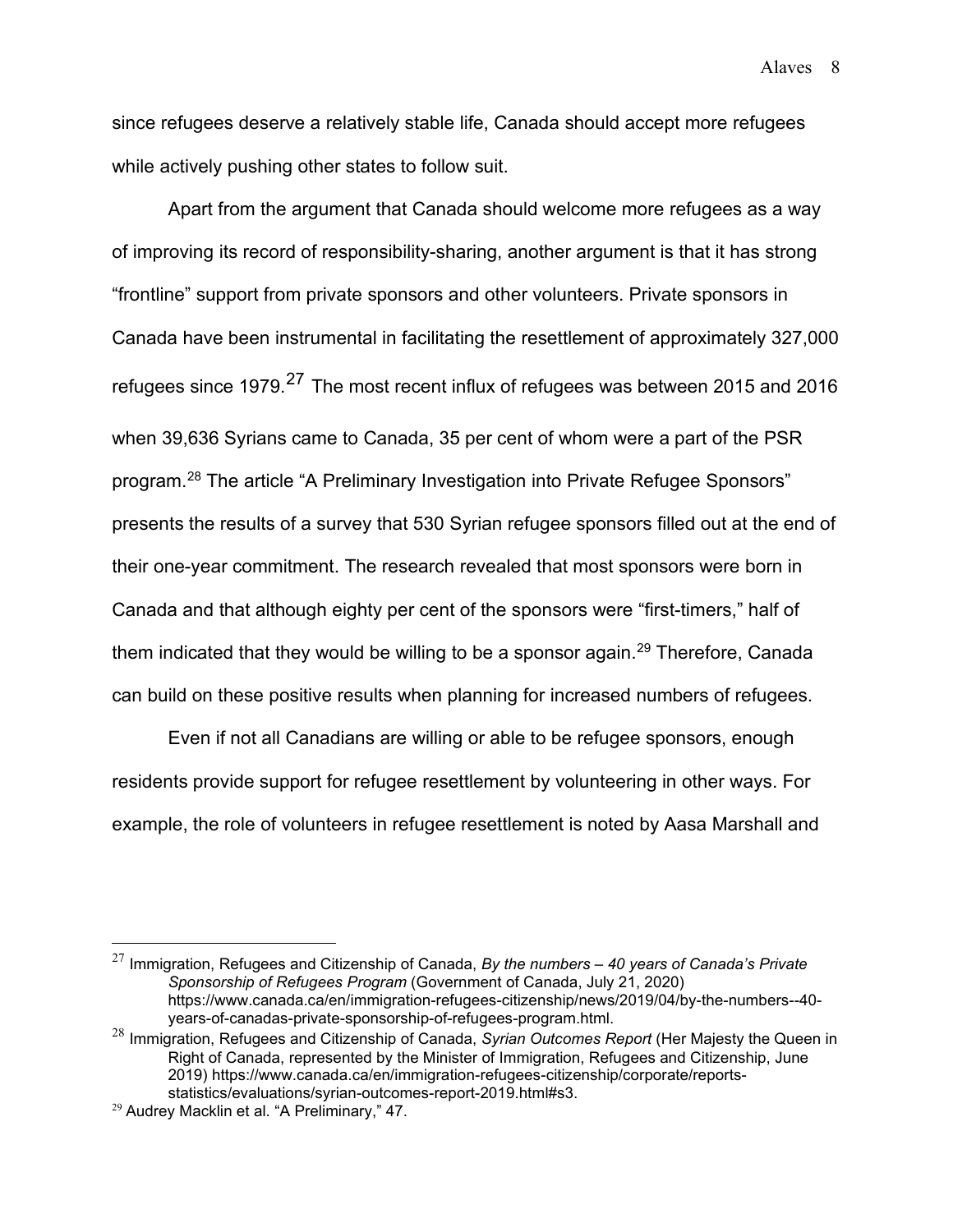Daniel Beland in their 2019 research paper based on Saskatoon's experience with the influx of Syrians:

…without the support of volunteers and the donations of goods and services, the process would have been much more difficult. Though coordinating volunteers was a challenge, it provided invaluable support for organizations on the ground. One participant said it would have been impossible for four counsellors to greet 10 or more families at the airport at one time without the help of community volunteers…. Volunteers also signed up to lead conversation circles with newcomers, watch children while their parents were in language assessment sessions, and oversee the distribution of goods at donation centres. $30$ 

The above description indicates the effort that is needed to help newcomers get settled into a community: counselling, shuttling, teaching, child-minding, etc. As a result, people in Canada are not only being "nice," but work well enough together so that refugee resettlement goals can be reached. To conclude, Canada is capable of accepting more refugees because it has agencies and communities that are willing to assist in the resettlement process with their time, resources and skills.

Canada can rely on its residents to resettle more refugees, but it should do more capacity building before any increase in refugee numbers is considered. For example, the education sector has a major role in the resettling process, but it lacks teachers who are well informed about the needs that displaced people may have. In the book, *Immigrant and Refugee Students in Canada*, various researchers describe some of the specific challenges that teachers experience. One area in which teachers need more support is cited by Marta Young and K. Jacky Chan, "…over 25% of teachers surveyed stated that it was difficult for them to determine which problematic behaviors required

<span id="page-9-0"></span> $30$  Aasa Marshall and Daniel Béland, "Street-level Bureaucrats, Policy Learning, and Refugee Resettlement: The Case of Syrian Refugees in Saskatoon, Canada." *Canadian Public Administration, vol. 62*, no. 3 (2019): 406, doi:10.1111/capa.12339.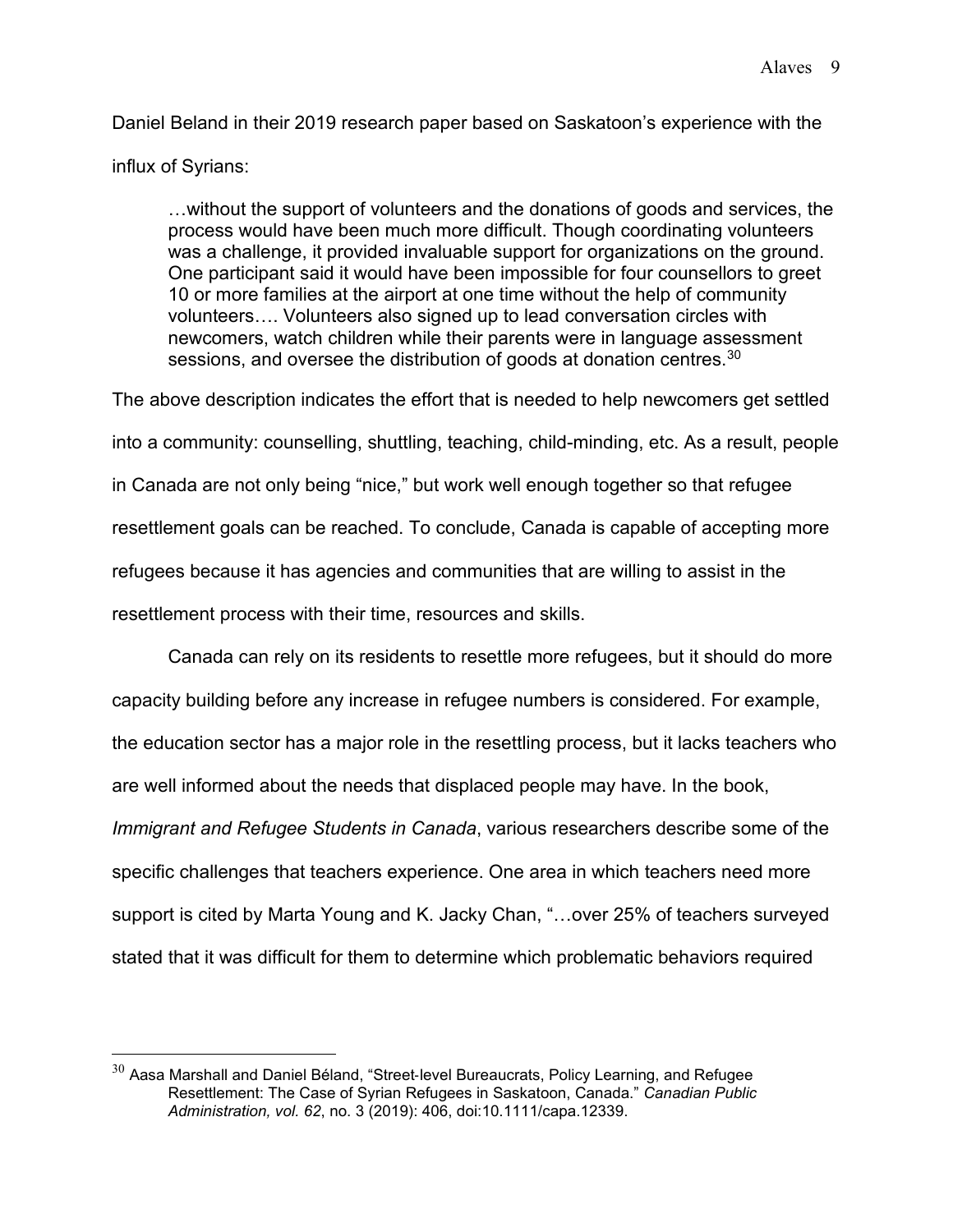intervention, and they were often unfamiliar with available community resources". $^{\rm 31}$  $^{\rm 31}$  $^{\rm 31}$ 

Another area in which teachers need more capacity building is presented by Samuel

Tecle and Carl James in their article, "Refugee Students in Canadian Schools:

Educational Issues and Challenges". Using Tecle's personal educational experiences in

Toronto as a catalyst for their research, the authors conclude their paper by stating:

…teaching from a perspective of equity requires that teachers be at all times inclusive of the experiences, ideas, and contributions of *all* students in their classrooms and schools. Such inclusiveness means having class materials, curriculum, pedagogy, and references that represent and speak to the diversity, differences, and variations that exist among people....<sup>[32](#page-10-1)</sup>

Tecle and James call for more inclusiveness training and supports for teachers across

Canada. Therefore, if the government decides to increase refugee numbers, it must

also increase funding to the education sector, so that teachers and staff are adequately

equipped to address refugee needs. Besides the people working in the education

sector, the staff at employment agencies also requires more capacity building. The

article, "'Can Someone Help Me?' Refugee' Women's Experiences of Using Settlement

Agencies to Find Work in Canada" argues that staff at employment agencies should

rethink their approach, so that "the multitude of refugee settlement needs" are

adequately addressed.<sup>[33](#page-10-2)</sup> More specifically, the authors state:

Our findings… highlight the need for specialized services for refugees and other vulnerable newcomers rather than homogenized programming that is inclusive of all immigrant categories. Given the rushed nature of their departure and lack of

<span id="page-10-0"></span> $31$  Marta Young and K. Jacky Chan, "School-based interventions for refugee children and youth: Canadian and international perspectives," *Immigrant and Refugee Students in Canada*, ed. Courtney Anne Brewer and Michael McCabe (Edmonton, Alberta: Brush Education Inc., 2014), 45.

<span id="page-10-1"></span> $32$  Samuel Tecle and Carl E. James, "Refugee Students in Canadian Schools: Educational Issues and Challenges," *Immigrant and Refugee Students in Canada*, ed. Courtney Anne Brewer and Michael McCabe (Edmonton, Alberta: Brush Education Inc., 2014), 158.

<span id="page-10-2"></span><sup>&</sup>lt;sup>33</sup> Sonja Senthanar, et al, "Can Someone Help Me?' Refugee Women's Experiences of Using Settlement Agencies to Find Work in Canada," *Journal of International Migration and Integration, vol. 21*, no. 1 (2019): 291. doi:10.1007/s12134-019-00729-1.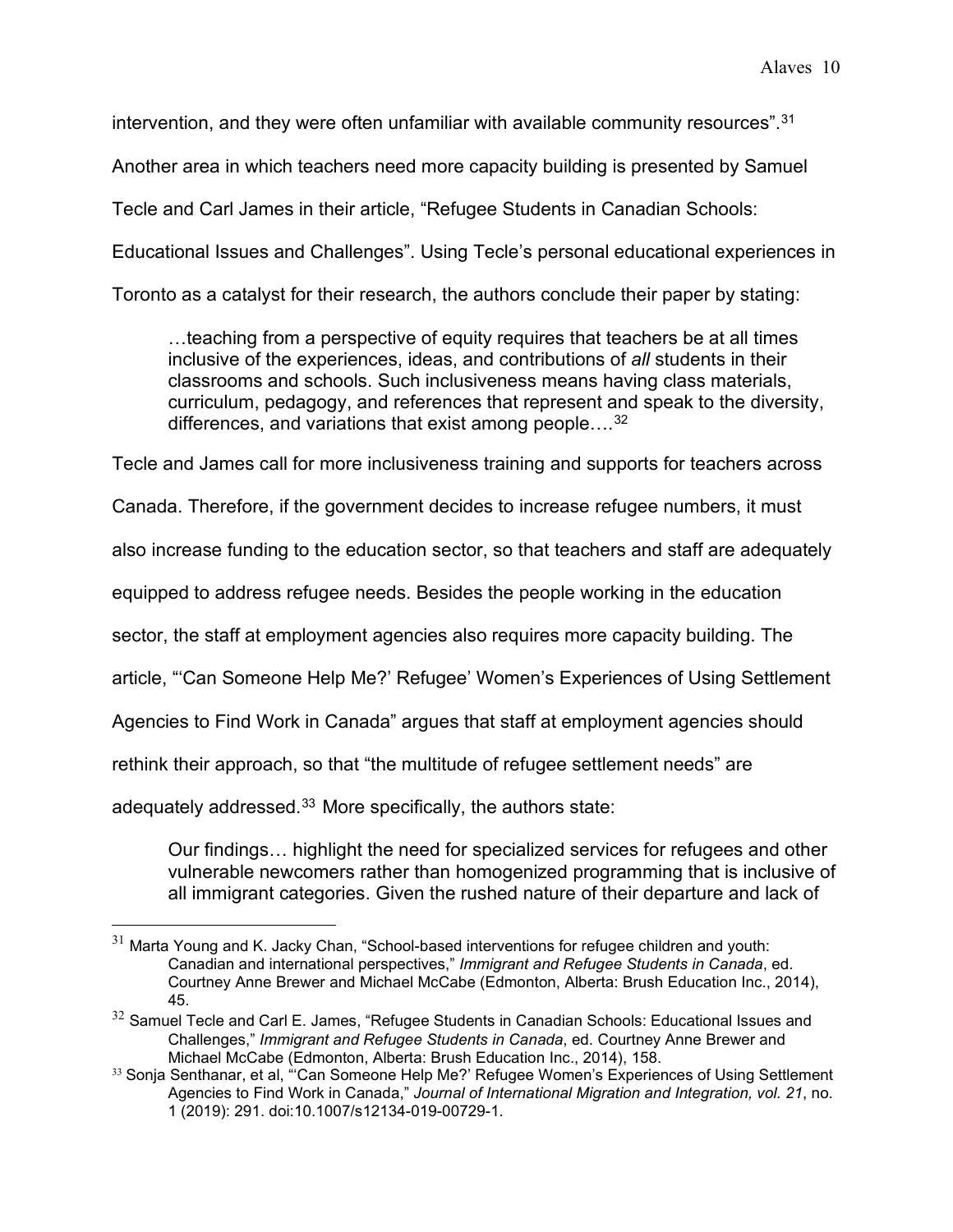social ties, refugees face a difficult integration process that extends to employment.<sup>[34](#page-11-0)</sup>

The authors argue that "refugees face a difficult integration process" and that they deserve services that have staffed by people who are well-trained in refugee situations*.* Although some refugees may find it easy to find a meaningful job in Canada, others may face hurdles, such as learning a language they never thought they had to use or establishing their own business in communities with a multitude of by-laws. In sum, the people involved in refugee resettlement should have more capacity building to adequately address the needs of this class of newcomers: the quality of services is as important as the numbers of people served.

Although more capacity building is necessary, it should not prevent Canada from accepting more refugees because it is through concrete experiences that the resettlement process can be improved. Currently, Canada is learning from the resettlement process of the Syrian refugees. Marshall and Beland describe how the people working for the settlement agencies coped with the challenges brought on by the influx of Syrian refugees:

A story emerged from the data about the chaotic beginning of the process, followed by a rapid period of problem-solving, creativity, and coordination. These problem-solving processes resulted in a system that had identified and closed gaps, created new tools, and ultimately became stronger as a result of going through this period of stress and pressure.<sup>[35](#page-11-1)</sup>

This study describes how the people who work at the various agencies, or sectors, are learning to coordinate better with each other to overcome challenges that arise when larger groups of refugees move to Canada. The way that the process "became

<span id="page-11-0"></span><sup>&</sup>lt;sup>34</sup> Senthanar et. Al., "Can Someone Help Me?," 291.

<span id="page-11-1"></span><sup>35</sup> Marshall and Béland, "Street‐level Bureaucrats," 399.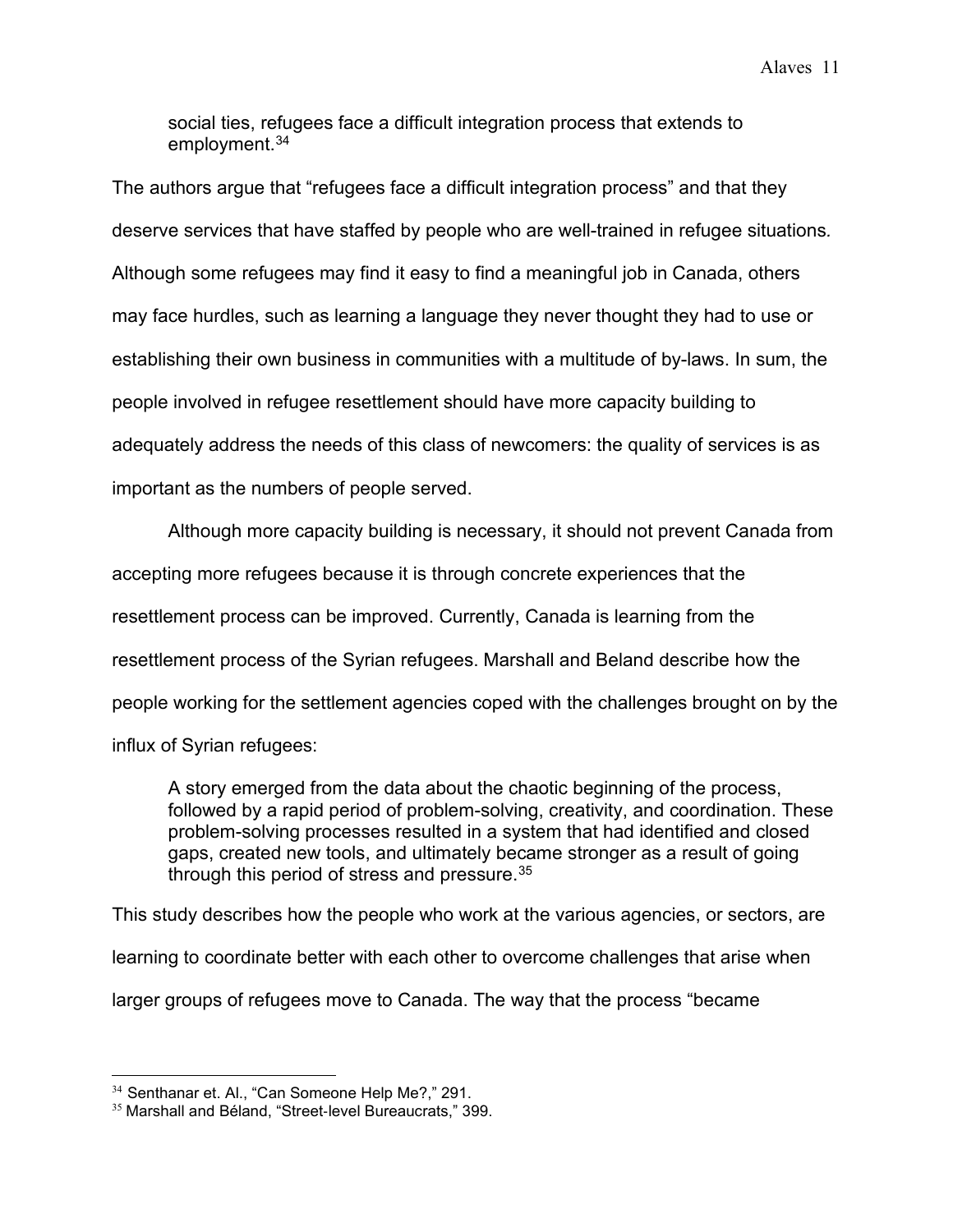stronger," as experienced by the "street-level bureaucrats," supports the idea to accept more refugees. [36](#page-12-0) The "learning through experience" model that Canada should continue to apply as it accepts more refugees is also apparent through the work done by academics studying migrant issues. For example, in their study of refugee-host relationships, Christopher Kyriakides et al. state:

…paternalism undermined the definition of "resettlement success" that interviewees held. We had to avoid reinforcing the view that refugees constitute a "a particular kind of person: a victim whose judgment and reason had been compromised by his or her experiences," while allowing for their narratives of mortal-threat and self-rescue against the disconfirming forces of conflict.<sup>[37](#page-12-1)</sup>

Since the researchers felt that sponsors often expressed paternalistic attitudes toward the refugees, they realized they had to be careful with their line of inquiry: the view that refugees were incapable of making sound decisions for themselves was not acceptable. Just like the people who are working on the "frontlines" of refugee resettlement, academics are contributing in their way to improve the resettlement process. So, although Canada is still determining the best way to provide refugees with safer places to live, it must forge ahead with increasing the number of refugees it accepts.

To conclude, Canada should accept more refugees: it has both a responsibility to do its share as well as a network of dedicated people whose experiences help to strengthen the resettlement process. Some people argue that Canada should wait to increase its refugee numbers until states elsewhere co-operate with taking in more refugees. The reply to this viewpoint is that Canada should do everything in its power to persuade the uncooperative states to change their minds while it keeps giving the

<span id="page-12-1"></span><span id="page-12-0"></span> $36$  Marshall and Beland, "Street-level Bureaucrats," 399.<br> $37$  Christopher Kyriakides, et al., "Status Eligibilities: The Eligibility to Exist and Authority to Act in Refugee–Host Relations," *Social Forces, vol. 98*, no. 1 (2019): 296, doi:10.1093/sf/soy109.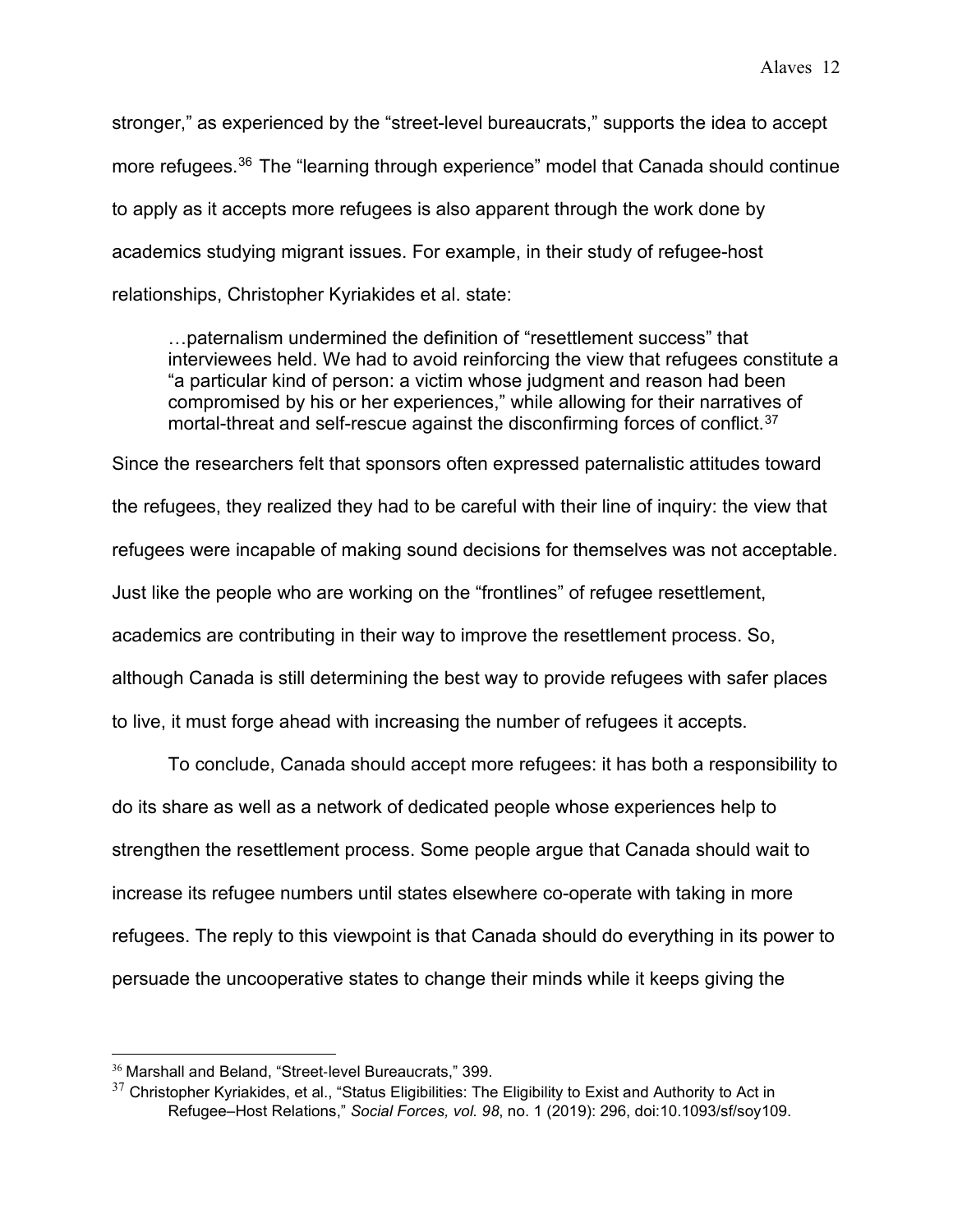opportunity for more refugees to move here. Others argue that people who are involved, directly or indirectly, with the resettlement of refugees need to be sufficiently educated and equipped to handle larger intake numbers. The counterargument for this position is that Canada must nevertheless accept more refugees because it can make improvements along the way. After all, each additional refugee whose life is stabilized, even if imperfectly, is worth the effort.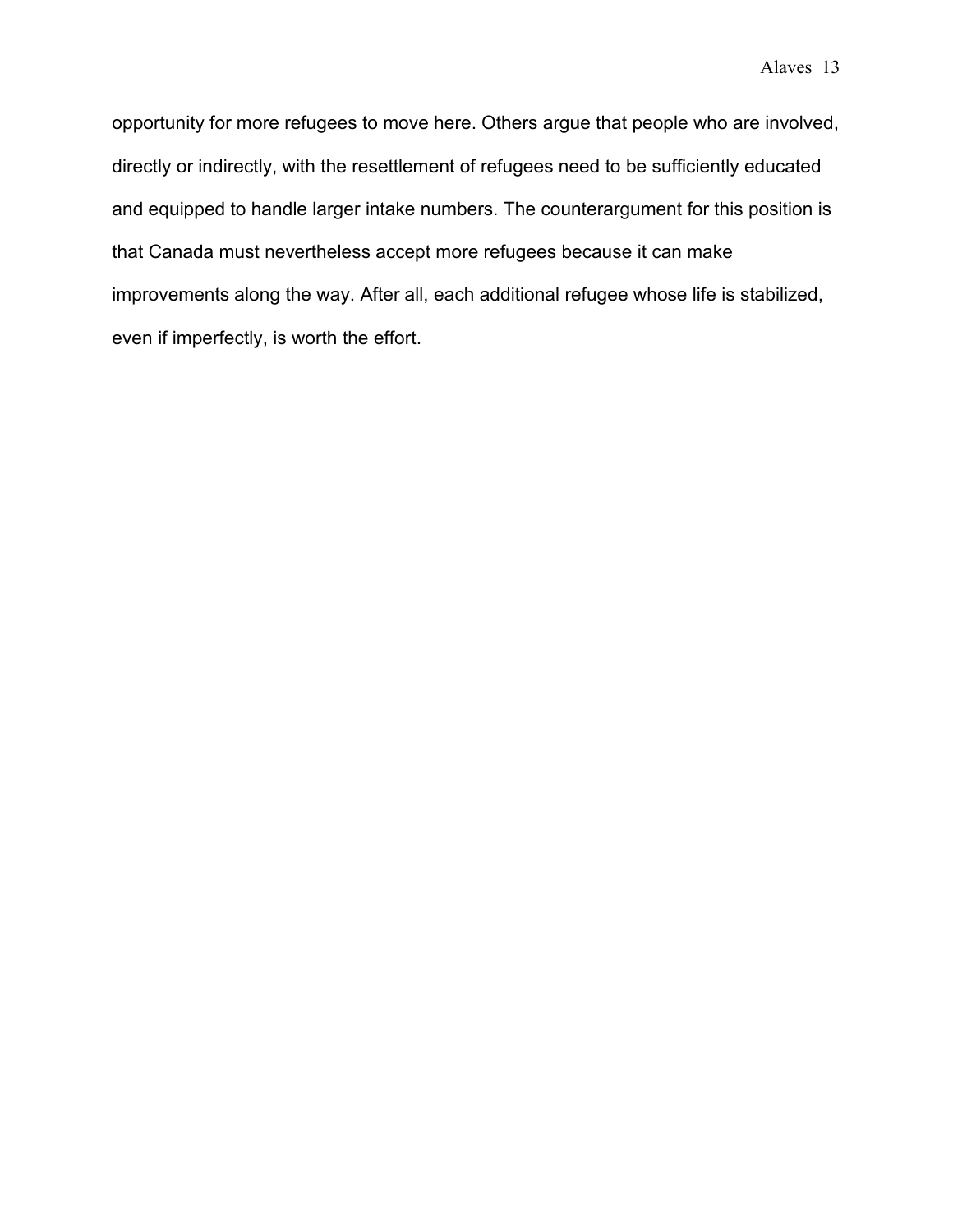## Bibliography

- Awad, Ibrahim and Usha Natarajan. "Migration Myths and the Global South." In *The Cairo Review of Global Affairs*. 2018. https://www.thecairoreview.com/essays/migration-myths-and-the-global-south/.
- Baillie Abibi, Catherine, and Shiva Nourpanah. *Refugees and Forced Migration: A Canadian Perspective An A-Z Guide*. Halifax, NS: Nimbus Publishing, 2019.
- Bradley, Megan, and Cate Duin. "A Port in the Storm: Resettlement and Private Sponsorship in the Broader Context of the Refugee Regime." In *Strangers to Neighbours: Refugee Sponsorship in Context*, edited and with an Introduction by Dr. Shauna Labman and Geoffrey Cameron, 74-92. Montréal, Québec: McGill-Queen's University Press, 2020.
- Burgess, Andrea, et al. *Pocket World in Figures: 2021 Edition*. London, England: Profile Books Ltd., 2020.
- Christophersen, Eirik. "A few countries take responsibility for most of the world's refugees." In *Norwegian Refugee Council: Global Figures.* 2020. https://www.nrc.no/shorthand/fr/a-few-countries-take-responsibility-for-most-ofthe-worlds-refugees/index.html.
- "Convention relating to the Status of Refugees." In *United Nations Human Rights Office of the High Commissioner*. July 28, 1951. https://www.ohchr.org/en/professionalinterest/pages/statusofrefugees.aspx
- "Dadaab Refugee Complex." In *United Nations High Commissioner for Refugees*: *Kenya*. 2020. https://www.unhcr.org/ke/dadaab-refugee-complex.
- *Figures at a Glance: 79.5 Million forcibly displaced people worldwide at the end of 2019.*  June 18, 2020, https://www.unhcr.org/figures-at-a-glance.html.
- "Global Compact on Refugees." In *The United* Nations. 2018. https://www.unhcr.org/5c658aed4.pdf.
- "Global Trends: Forced Displacement in 2019." *United Nations High Commissioner for Refugees*. June 18, 2020. https://www.unhcr.org/5ee200e37.pdf
- Hamlin, Rebecca. *Let Me Be a Refugee: Administrative Justice and the Politics of Asylum in the United State, Canada, and Australia*. New York, NY: Oxford University Press, 2014.
- Immigration, Refugees and Citizenship of Canada. *2020 Annual Report to Parliament on Immigration*, by Marco E.L. Mendicino. Her Majesty the Queen in Right of Canada, represented by the Minister of Immigration, Refugees and Citizenship,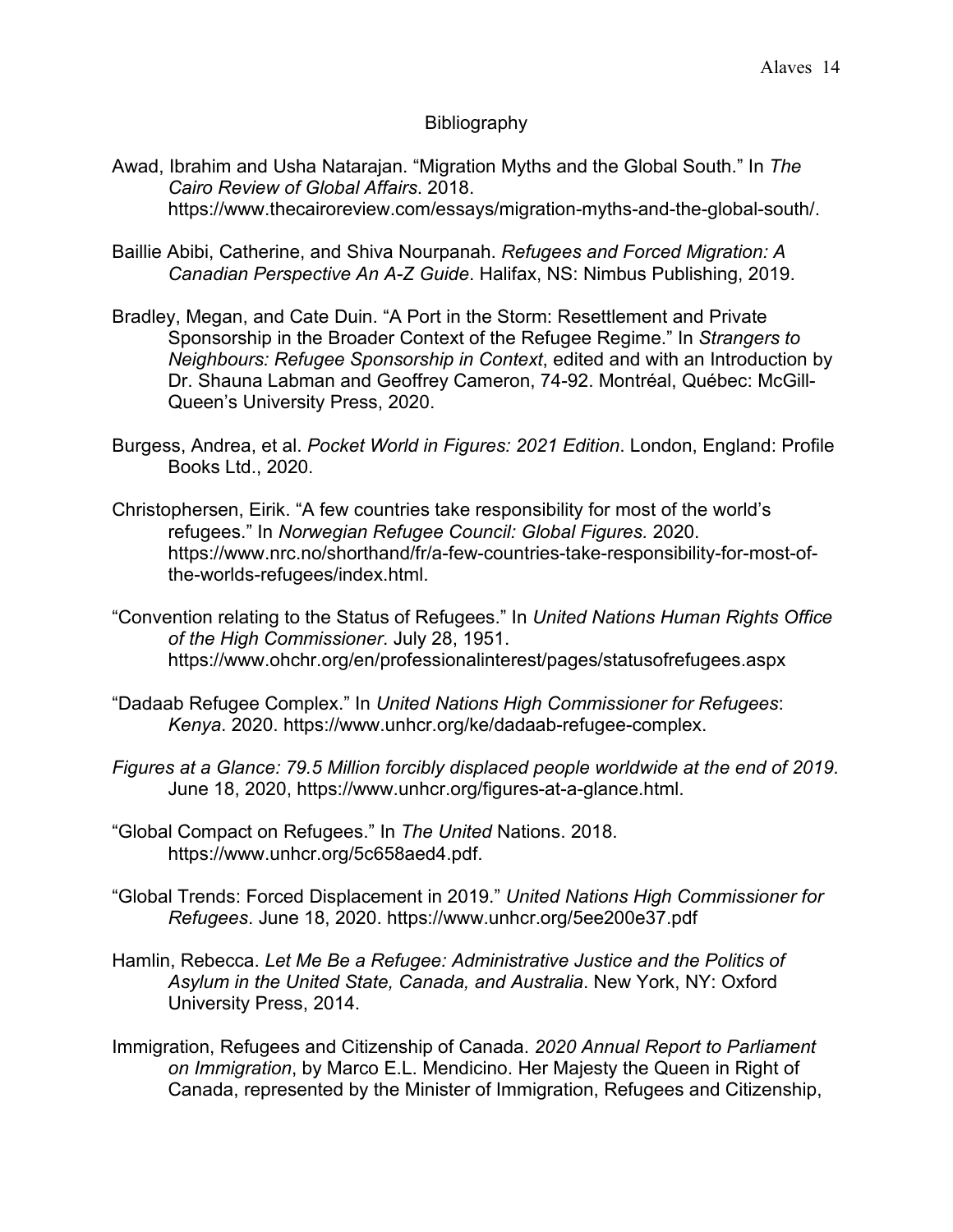## 2020.

https://www.canada.ca/content/dam/ircc/migration/ircc/english/pdf/pub/annualreport-2020-en.pdf.

- Immigration, Refugees and Citizenship of Canada. *By the numbers – 40 years of Canada's Private Sponsorship of Refugees Program*. Government of Canada, July 21, 2020. https://www.canada.ca/en/immigration-refugeescitizenship/news/2019/04/by-the-numbers--40-years-of-canadas-privatesponsorship-of-refugees-program.html.
- Immigration, Refugees and Citizenship of Canada. *Syrian Outcomes Report.* Her Majesty the Queen in Right of Canada, represented by the Minister of Immigration, Refugees and Citizenship, June 2019. https://www.canada.ca/en/immigration-refugees-citizenship/corporate/reportsstatistics/evaluations/syrian-outcomes-report-2019.html#s3.
- Kent, Avidan, and Simon Behrman. *Facilitating the Resettlement and Rights of Climate Refugees: An Argument for Developing Existing Principles and Practices*. Abingdon, Oxon: Routledge, 2018.
- Kyriakides, Christopher, Arthur McLuhan, Karen Anderson, and Lubna Bajjli. "Status Eligibilities: The Eligibility to Exist and Authority to Act in Refugee–Host Relations." *Social Forces, vol. 98*, no. 1 (2019): 279–302. doi:10.1093/sf/soy109. Accessed 25 Oct. 2020.
- Labman, Shauna, and Geoffrey, Cameron. "Introduction: Private Refugee Sponsorship: An Evolving Framework for Refugee Resettlement." In *Strangers to Neighbours: Refugee Sponsorship in Context*, edited and with an Introduction by Dr. Shauna Labman and Geoffrey Cameron, 3-15. Montréal, Québec: McGill-Queen's University Press, 2020.
- Lamey, Andy. *Frontier Justice: The Global Refugee Crisis and What to Do About it.* Toronto, ON: Doubleday Canada, 2011.
- Macklin, Audrey, Kathryn Barber, Luin Goldring, Jennifer Hyndman, Anna Korteweg, Shauna Labman and Jona Zyfi. "A Preliminary Investigation into Private Refugee Sponsors." *Canadian Ethnic Studies 50*, no. 2 (2018): 35–57. doi:10.1353/ces.2018.0014. Accessed 11 Oct. 2020.
- Marshall, Aasa, and Daniel Béland. "Street‐level Bureaucrats, Policy Learning, and Refugee Resettlement: The Case of Syrian Refugees in Saskatoon, Canada." *Canadian Public Administration, vol. 62*, no. 3 (2019): 393–412. doi:10.1111/capa.12339. Accessed 11 Oct. 2020.

Milner, James and Gil Loescher. "Forced Migration Policy Briefing 6: Responding to